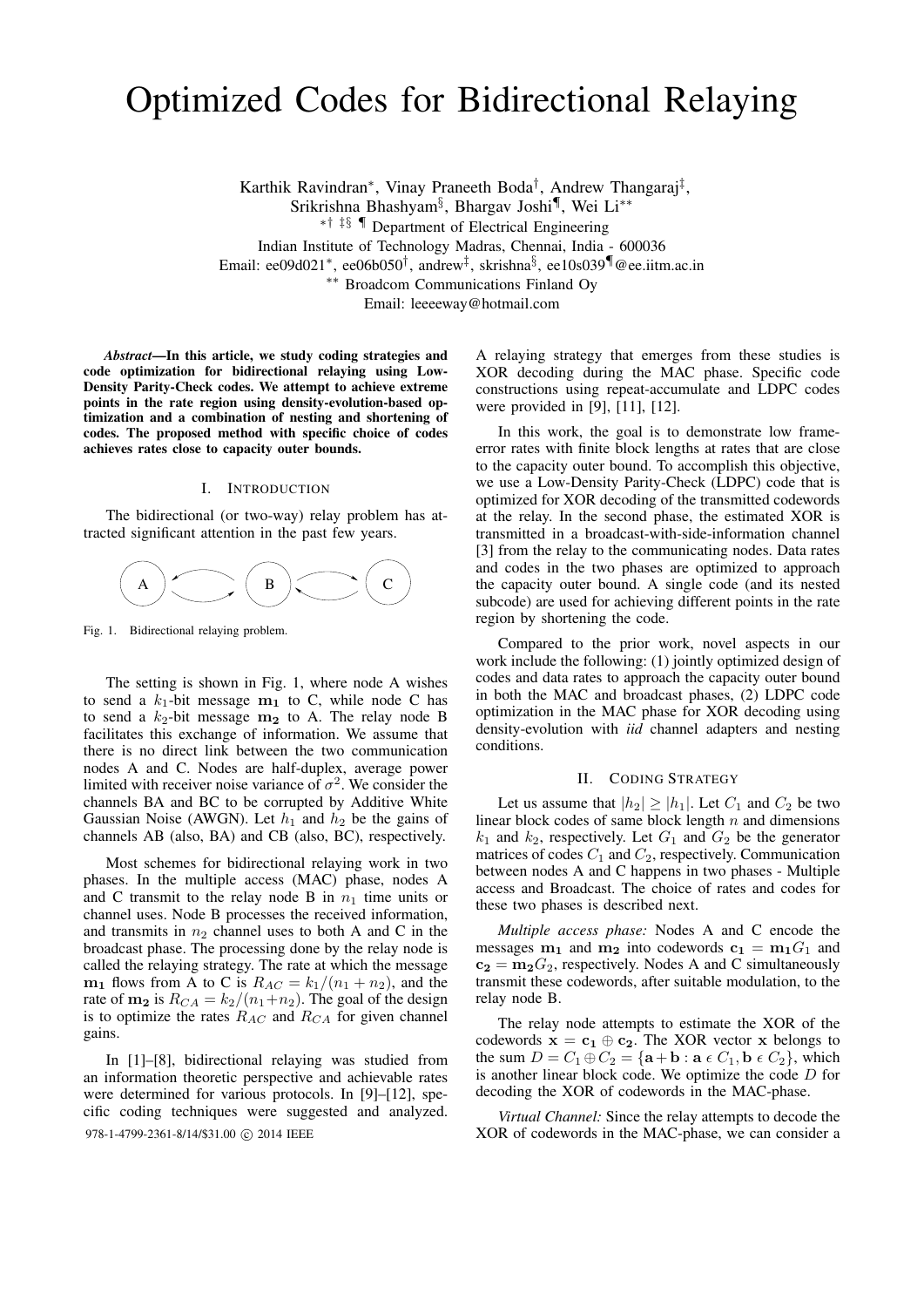virtual XOR-Channel (Fig. 2) with the XOR of messages  $m_1$  and  $m'_2$  as input, where  $m'_2$  is the message  $m_2$ with zero padding such that  $m'_2$  and  $m_1$  have the same lengths. The XOR of messages  $m_1 \oplus m_2'$  is encoded into the codeword  $c_{XOR}$  with code D. If we consider BPSK modulation  $\{0, 1\} \rightarrow \{1, -1\}$  at nodes A and C, the constellation of received symbol at relay  $y_i$  in MACphase is  $\{-h_1 - h_2, h_1 - h_2, -h_1 + h_2, h_1 + h_2\}$  (Fig. 3). Points  $-h_1 - h_2$ ,  $h_1 + h_2$  correspond to XOR zero and points  $h_1 - h_2$ ,  $-h_1 + h_2$  correspond to XOR one. Hence, the constellation mapper in the virtual channel is defined with the mapping:

$$
x_{XORi} = \begin{cases} (h_1 - h_2) \text{ or } (h_2 - h_1) \\ \text{with equal probability, } & c_{XORi} = 1, \\ (h_1 + h_2) \text{ or } (-h_2 - h_1) \\ \text{with equal probability, } & c_{XORi} = 0, \\ (1) \end{cases}
$$

where  $\{x_{XORi} : i = 1, 2, \dots n\}$  is the output symbol of the constellation mapper and  $\{c_{XORi} : i = 1, 2, \dots n\}$ is the input bit to the constellation mapper. The received value over the virtual channel is

$$
y_{XORi} = x_{XORi} + z_i, \tag{2}
$$

where  $\{z_i : i \in 1, 2, \dots n\}$  is additive Gaussian noise

The virtual XOR-Channel has a capacity  $\beta_{XOR}$  =  $I(X; Y)$ , where X is the random variable corresponding to the transmitted XORed bit and  $Y$  is the random variable corresponding to the received symbol of the virtual XOR-Channel. Hence, for reliable decoding of  $c_1 \oplus c_2$  at the relay, the code D needs to have rate  $R_{XOR} \leq \beta_{XOR}$ .



Fig. 2. Virtual XOR-Channel

*Broadcast phase:* At the end of broadcast phase, the nodes A and C need to be able to successfully decode the messages  $m_2$  and  $m_1$ , respectively. Since these nodes already know their own transmitted messages  $m_1$  and  $m_2$ , this is a broadcast-with-side-information scenario. The capacity region of the Binary Input Additive White Gaussian (BI-AWGN) broadcast channel with side information is expressed as

$$
\mathcal{C}_{BC} = \{r_x, r_y : 0 \le r_x \le C(SNR_1), 0 \le r_y \le C(SNR_2)\},\tag{3}
$$

where  $SNR_1 = \frac{|h_1|^2}{\sigma^2}$ ,  $SNR_2 = \frac{|h_2|^2}{\sigma^2}$  and  $C(SNR)$  is the BI-AWGN capacity [3]. In the broadcast phase, we attempt to achieve the point  $(C(SNR_1), C(SNR_2))$ . If the relay knows the messages  $m_1$  and  $m_2$ , this can be accomplished by encoding to  $m_1G_{BC} \oplus m_2G_{BA}$ , where  $G_{BC}$  and  $G_{BA}$ are generator matrices of capacity-approaching codes for the point-to-point links BC and BA, respectively. However, at the relay we decode the XOR  $c_1 \oplus c_2 = m_1 G_1 \oplus m_2 G_2$ , and the individual messages  $m_1$  and  $m_2$  are not available. To resolve this problem, we design the codes  $C_1$  and  $C_2$ , so that they perform well at rates close to the capacities of the point-to-point links BC and BA, respectively.

So, the estimated XOR vector  $\hat{\mathbf{x}}$ , which is an estimate of  $m_1G_1 \oplus m_2G_2$  (the encoding necessary to achieve the point  $(C(SNR_1), C(SNR_2))$ , is broadcast by the relay. The nodes A and C use decoders corresponding to codes  $C_2$  and  $C_1$ , respectively, to extract the messages  $m_2$  and  $m_1$ , while the codewords  $c_1$  and  $c_2$  are used as side information.

*Use of Nested codes:* The design criteria on codes considering the multiple-access and broadcast phases are summarized as follows.

- 1) Code  $D = C_1 \oplus C_2$ , optimized for virtual XOR-Channel, needs to have rate  $R_{XOR} \leq \beta_{XOR}$ .
- 2) Code  $C_1$ , optimized for channel BC, needs to have rate  $R_1 \leq C(SNR_2)$ .
- 3) Code  $C_2$ , optimized for channel BA, needs to have rate  $R_2 \leq C(SNR_1)$ .

A decoder for the code  $D$  can be used to decode the binary XOR  $c_1 \oplus c_2$ . The decoding could be further simplified by considering nested codes,  $C_2 \subseteq C_1$ . Then,  $D = C_1$ , and decoder for code  $C_1$  could be used for decoding the XOR at the relay. With nested codes, code  $C_1$  is designed for virtual XOR-Channel and code  $C_2$  is designed for channel BA.



Fig. 3. Received constellation at relay

*Estimation at relay B:* The received symbol in the relay is

$$
y_i = h_1 \mathbf{s}(c_{1i}) + h_2 \mathbf{s}(c_{2i}) + z_{Bi}, \tag{4}
$$

where  $\{z_{Bi} : i = 1, 2, \dots n\}$  is additive Gaussian noise and  $s: \{0,1\} \rightarrow \{1,-1\}$  denotes BPSK modulation done at A and C. While our methods can be extended to an arbitrary QAM constellation, we use BPSK for simplicity of description.

The constellation for the received symbol  $y_i$  is  $\mathcal{M}_B =$  ${h_1 + h_2, h_1 - h_2, -h_1 + h_2, -h_1 - h_2}.$  Assuming that a soft decoder for the code  $D$  is employed at the relay for estimation of  $x = c_1 \oplus c_2$ , the log-likelihood ratios (LLRs)  $l_i = \log \frac{\Pr\{x_i = 0 | y_i\}}{\Pr\{x_i = 1 | y_i\}},$  for the bits in  $\mathbf{x} = [x_1 \ x_2 \ \cdots \ x_n]$  are computed. The LLRs  $[l_1 \, l_2 \cdots l_n]$  are used as input to the soft decoder for the code  $D$  at the relay. At the end of soft decoding, we have the final estimate  $\hat{\mathbf{x}} = [\hat{x}_1 \ \hat{x}_2 \cdots \hat{x}_n]$ for the vector x.

*Decoding at A and C:* The estimated XOR vector  $\hat{x}$  is transmitted in the broadcast phase. The received symbols at A and C are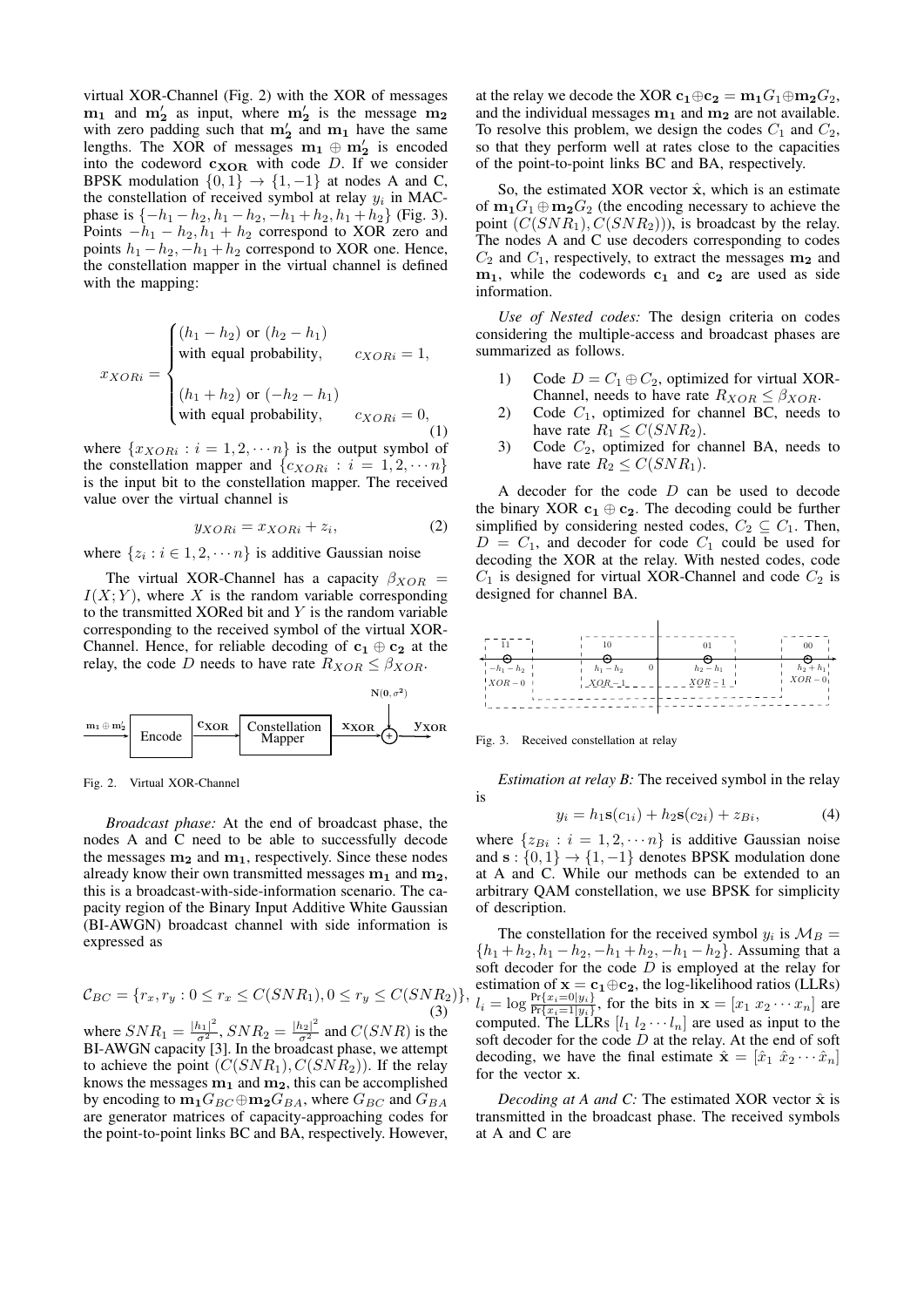$$
y_{Ai} = h_1 \hat{x}_i + z_{Ai}, i = 1, 2, \cdots n,
$$
 (5)

$$
y_{Ci} = h_2 \hat{x}_i + z_{Ci}, i = 1, 2, \cdots n,
$$
 (6)

where  $\{z_{Ai} : i = 1, 2 \cdots n\}$  and  $\{z_{Ci} : i = 1, 2, \cdots n\}$  are additive Gaussian noise.

The LLRs are computed as  $l_i^{(A)} = \log \frac{\Pr\{c_{2i}=0|y_{Ai},c_{1i}\}}{\Pr\{c_{2i}=1|y_{Ai},c_{1i}\}}$  for the bits of the codeword  $\mathbf{c_2} = [c_{21} \ c_{22} \ \cdots \ c_{2n}]$ . A soft decoder for the code  $C_2$  uses LLRs  $\left[ l_1^{(A)} l_2^{(A)} \cdots l_n^{(A)} \right]$ to produce an estimate of the codeword  $c_2$  at node A. Similarly, codeword  $c_1$  is decoded at node C.

*Design rates:* The designed rate from A to C and C to A are given as:

$$
R_{AC} = \frac{k_1}{2n}, \t R_{CA} = \frac{k_2}{2n}.
$$
 (7)

*Power allocation strategy:* Let  $P_1, P_2$  be the powers allocated to nodes A and C, respectively, in the MACphase. Let  $P_3$  be the power allocated to the broadcastphase. For a given total power  $P_T$  and channel gains, we allocate sufficient power to the broadcast phase to achieve reliable decoding at nodes A and C. Rest of the power,  $P_T - P_3$ , is allocated to the MAC-phase. In the MACphase, we choose  $P_1, P_2$  such that, the rate  $R_{XOR}$  is maximized. That is,

$$
[P_1, P_2] = \underset{P_1, P_2}{\text{arg}\max} I(X; Y), \tag{8}
$$

subject to the constraint  $P_1 + P_2 = P_T - P_3$ .

*Fading Channels:* For fading channels a Rayleigh fading model is assumed for the links BA and BC. The channel gains are complex Gaussian,  $h_1 \sim CN(0, \sigma_1^2)$ ,  $h_2 \sim \tilde{CN}(0, \sigma_2^2)$  and assumed to be constant during the transmission of each codeword block. It is assumed that the channel state information  $h_1, h_2$  are known both to the transmitting and receiving nodes. Let  $C =$  $\{C^{(1)}, C^{(2)}, \cdots C^{(r)}\}$  be a set of LDPC codes with block length *n*. For the given channel states  $h_1, h_2$ , the outer bounds on achievable rates are [8]

$$
R_{AC}, R_{CA} \le \frac{C(SNR_1)C(SNR_2)}{C(SNR_1) + C(SNR_2)},
$$
 (9)

$$
R_{AC} + R_{CA} \le C(\min(SNR_1, SNR_2)).\tag{10}
$$

For each block, we select a code  $C_1 = C^{(i)} \in \mathcal{C}$  based on the channel states  $h_1, h_2$  such that the rate pair is within the outer bounds.  $C_2$  would be the code  $C^{(i)}$  shortened by s bits. That is, we need

$$
\frac{R_i}{2} < \frac{C(SNR_1)C(SNR_2)}{C(SNR_1) + C(SNR_2)},\tag{11}
$$

$$
\frac{R_i}{2} + \frac{R'_i}{2} < C(\min(SNR_1, SNR_2)).\tag{12}
$$

where  $R_i$  is the rate of code  $C_1$  and  $R'_i = R_i - \frac{s}{n}$  is the rate of code  $C_2$ . For different ranges of  $h_1$  and  $h_2$ , the code  $C^{(i)}$  and the parameter s are chosen to achieve the best possible sum rate for the desired frame error rate. This could be done experimentally for the given set of codes for the fading channel and used as a look up table.

## III. CAPACITY REGION

While the capacity region of a two-way relay is not known, we attempt to characterize the capacity region specifically for the XOR-decoding strategy. We use code  $D = C_1 \oplus C_2$  in the MAC-phase. Since we decode the XOR at the relay, the capacity region of MAC-phase can be expressed as

$$
\mathcal{C}_{MAC} = \{r_x, r_y : 0 \le r_x, r_y \le \beta_{XOR}\},\qquad(13)
$$

where  $\beta_{XOR}$  is the capacity of virtual XOR-channel. In the broadcast-phase, we have a broadcast-with-sideinformation scenario with capacity as in (3). Let  $\alpha N$  be the number of channel uses for MAC-phase and  $(1 - \alpha)N$  be the number of channel uses for the broadcast-phase, where N is the total number of channel uses and  $\alpha \in (0,1)$  is the time sharing variable. The capacity region for XORdecoding strategy can be expressed as

$$
\mathcal{C}_{TWR} = \{R'_{AC}, R'_{CA} : R'_{AC} \le \min\{\alpha R'_1, (1-\alpha)R'_2\},
$$
  
\n
$$
R'_{CA} \le \min\{\alpha R'_3, (1-\alpha)R'_4\},
$$
  
\n
$$
(R'_1, R'_3) \in \mathcal{C}_{MAC}, (R'_2, R'_4) \in \mathcal{C}_{BC}\}.
$$

#### IV. DESIGN OF LDPC CODES

LDPC codes are a class of linear block codes with a sparse parity-check matrix.

*Threshold of LDPC code:* Consider a LDPC code ensemble with an edgewise degree distribution  $\lambda(x)$  and  $\rho(x)$ . Let  $p_e^l(\sigma)$  be the average probability of bit error in the message passing decoder at iteration  $l$ . The noise threshold of the code ensemble is defined as:  $\sigma^*$  =  $\sup \{\sigma : \lim_{l \to \infty} P_e^l(\sigma) = 0\}.$ 

At values of  $\sigma$  below the threshold, reliable decoding is possible with large block lengths and large number of iterations. The design of a LDPC code for a given channel (noise variance  $\sigma^2$ ) involves finding the variable node and check node degree distributions  $\lambda(x)$  and  $\rho(x)$  such that,

- 1) Rate of the code  $r = 1 \frac{\int_0^1 \rho(x) dx}{\int_0^1 \lambda(x) dx}$  is maximized.
- 2) Threshold of the code  $\sigma^* > \sigma$ .

The design and optimization of LDPC codes for bidirectional relaying is explained next.

During MAC phase, the relay needs to decode  $x_i =$  $c_{1i} \oplus c_{2i}$  over the virtual XOR-channel of Figs. 2 and 3. We see that  $p(y_i|x_i = 0) \neq p(-y_i|x_i = 1)$  (the subscript XOR has been dropped in the notation), and hence the virtual XOR-channel is not symmetric. However, channel symmetry is a desirable property as it simplifies the code design. To force the symmetry on the channel, we employ *iid* adapters introduced in [13]. On the transmitter side, nodes A and C use an *iid* source each and transmit  $\tilde{c}_{1i} = c_{1i} \oplus t_{1i}$  and  $\tilde{c}_{2i} = c_{2i} \oplus t_{2i}$ , where  $t_{1i}$  and  $t_{2i}$  are equiprobable binary *iid* random variables. On the receiver side, relay node B receives  $\tilde{y}_i$ , which is given by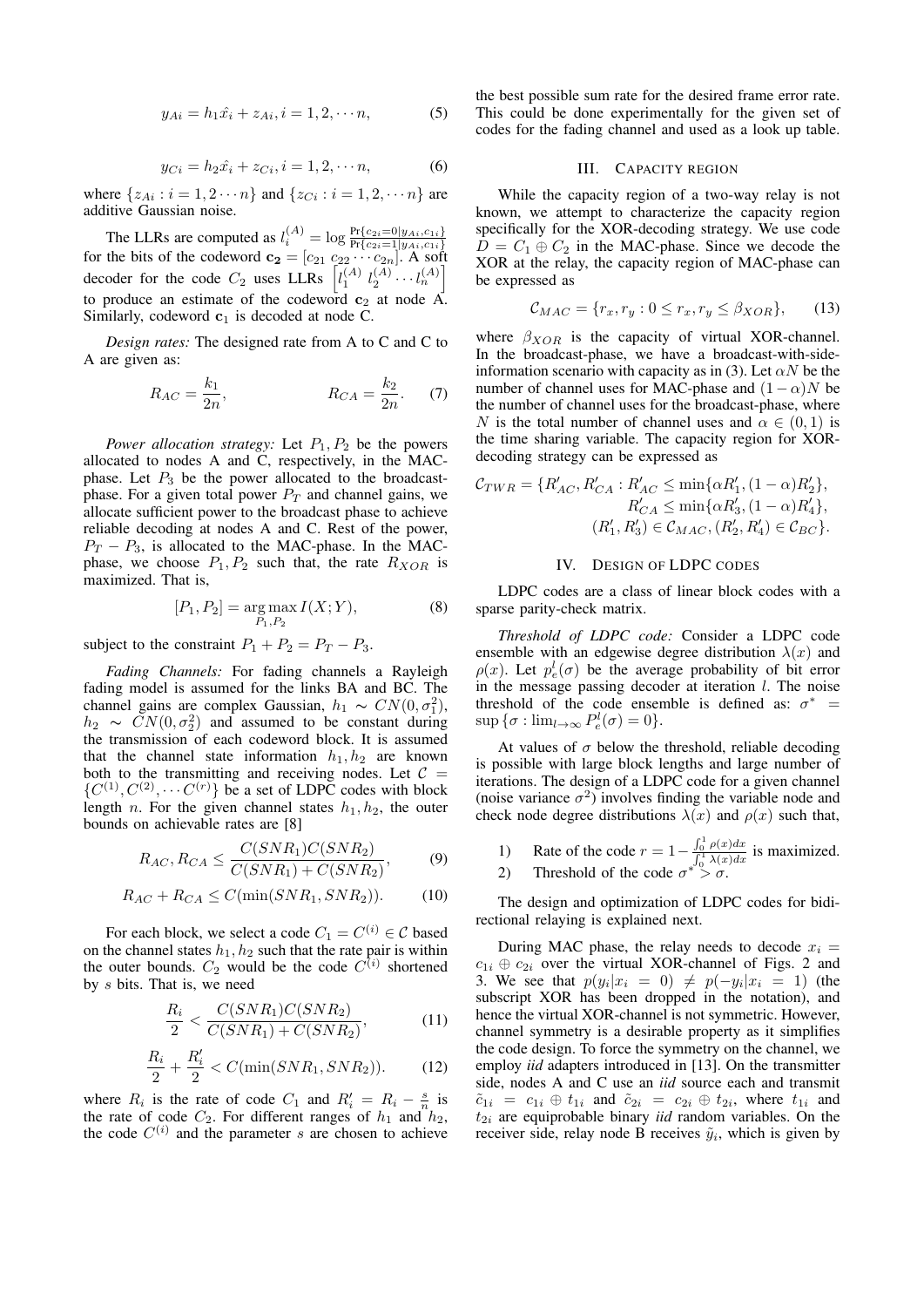the expression as (4), but with  $c_{1i}$  and  $c_{2i}$  replaced by  $\tilde{c}_{1i}$  and  $\tilde{c}_{2i}$ , respectively. A soft decoder tries to estimate  $\tilde{x}_i = x_i \oplus t_{1i} \oplus t_{2i}$ , whose LLR we denote as  $\tilde{l}_i$ . As noted before, the distribution of  $\tilde{l}_i$  is not symmetric. However, we can compute the distribution of  $l_i$  (the LLR for  $x_i$ ) from  $\tilde{l}_i$  as

$$
p(l_i) = \frac{1}{2} \left( p(\tilde{l}_i | t_{1i} \oplus t_{2i} = 0) + p(-\tilde{l}_i | t_{1i} \oplus t_{2i} = 1) \right), \tag{14}
$$

which is readily seen to be symmetric. So, with the *iid* adapters, density evolution based optimization becomes feasible. We have employed linear programming on EXIT charts for optimization, which is briefly described next. For designing the code, we fix the desired threshold  $\sigma_{th}$ , and the range of bit-node and check-node degrees,  $\mathcal L$  and  $\mathcal{R}$ , respectively. We evaluate (14) using simulation for a value of  $\sigma$  slightly greater than  $\sigma_{th}$ . Using  $p(l_i)$  as distribution of channel LLRs, we run density evolution with constant bit-node degree  $i \in \mathcal{L}$  and various different right distributions (mostly right-regular with different degrees). In each bit-node-update step, mutual information of input and output PDFs (obtained by density evolution) are computed to obtain points on the bit-to-check EXIT curve with bit-node degree *i*. Similarly, points are obtained on the check-to-bit EXIT curve for each check-node degree  $j \in \mathcal{R}$ . The entire EXIT curve is obtained by interpolation. The degree distributions,  $\lambda(x)$  and  $\rho(x)$ , are constrained to ensure that  $\rho_i$ -linear combination of the check-degree-j EXIT curves lies above the  $\lambda_i$ -linear combination of the bit-degree-i curve. Satisfying this constraint, and considering rate as the objective function, we optimize the degree distribution pairs by performing linear programming over EXIT charts [14].

*Design of Nested LDPC codes:* In order to design nested LDPC codes  $C_1, C_2$  such that  $C_2 \subseteq C_1$ , rates  $R_1 > R_2$ , the code  $C_1$  with degree distribution (edge perspective)  $\lambda_1(x)$  and  $\rho_1(x)$  is designed first. Let  $H_1$  be the corresponding parity-check matrix. Let  $n$  be the block length of code  $C_1$ , m be the number of rows in the paritycheck matrix  $H_1$ . The parity-check matrix  $H_2$  for  $C_2$  is constructed by adding  $M = (R_1 - R_2)n$  rows to  $H_1$ . The degree distribution  $\lambda_2(x)$  and  $\rho_2(x)$  of code  $C_2 \subseteq C_1$  is designed as in [14], but with extra constraints [15] given below:

$$
R_{i,2} \ge \left(\frac{m}{m+M}\right) R_{i,1}, \quad i = 1, 2, \cdots d_{c,1}, \quad (15)
$$

$$
\sum_{i=k}^{d_{v,2}} L_{i,2} \ge \sum_{i=k}^{d_{v,1}} L_{i,1}, \quad k = 2, 3, \cdots d_{v,1}, \quad (16)
$$

where  $[L_{1,i}L_{2,i}\cdots L_{d_{v,i},i}]$  and  $[R_{1,i}R_{2,i}\cdots R_{d_{c,i},i}]$  are the variable node and check node degree distributions of code  $C_i$  in the node perspective. The constraint in (15) ensures that the number of rows of degree i in  $H_2$ , would be greater than or equal to that in  $H_1$ . The constraint in (16) ensures that the number of columns of degree greater than or equal to  $k$  in  $H_2$ , would be greater than or equal to that in  $H_1$ . The construction of parity-check matrices

from degree distributions could be done using modified progressive edge growth algorithm as suggested in [15].

# V. SIMULATION AND RESULTS

# *AWGN Channel:*

For illustration, the links AB and BC are assumed to have SNRs of  $SNR_1 = 5.3$  dB and  $SNR_2 = 7.0$ dB, respectively. The LDPC code design procedure resulted in a code  $C_1$  of rate 0.855 and degree distribution  $\lambda_1(x) = 0.1x + 0.4704x^2 + 0.3887x^9 + 0.0409x^{10}$  $\rho_1(x) = 0.41x^{26} + 0.59x^{27}$ , which was optimized for XOR decoding in the MAC phase. Code  $C_2$  obtained by nested code design procedure has rate 0.8 and degree distribution  $\lambda_2(x) = 0.0461x + 0.3641x^2 + 0.0058x^6 + 0.1848x^9$  $0.3992x^{29}$  and  $\rho_2(x) = 0.2903x^{26} + 0.4177x^{27} +$ 0.2921 $x^{29}$ . The block length considered is  $n = 100000$ . The parity-check matrix  $H_1$  corresponding to code  $C_1$  is constructed from the degree distribution  $\lambda_1(x)$  and  $\rho_1(x)$ with  $m = 14500$  rows. The parity-check matrix  $H_2$  corresponding to code  $C_2$  is constructed from degree distribution  $\lambda_2(x)$  and  $\rho_2(x)$  by adding  $M = 5500$  rows to the parity-check matrix  $H_1$ . The different rate pairs achieved using the codes  $C_1$  and  $C_2$  are shown in Fig. 4. Point A corresponds to the rate pair  $R_{AC} = 0.4275, R_{CA} = 0.4$ with code optimized for XOR decoding in MAC channel. Points B, C, D, G are achieved by shortening the code at point A. Point K which has lesser rates compared to point A, is achieved using code design optimized for BI-AWGN point-to-point channel.

For simulations, a frame error rate of  $10^{-2}$  was considered acceptable. For a given total power of  $P_T = 3.0$ , based on the power allocation strategy explained earlier, the transmitted powers were chosen as  $P_1 = 1.2570, P_2 =$ 0.8772 for the MAC phase and  $P_3 = 1.0$  for the broadcast phase.



Fig. 4. Rate region for  $SNR_1 = 5.3dB$ ,  $SNR_2 = 7.0dB$ .

The general outer bounds [8] (legend: General outer bound), capacity outer bound for XOR-decode-andforward (legend: XOR-decode capacity), decode-andforward (legend: Decode- and-forward capacity), amplifyand-forward [12] (legend: Amplify-and-forward capacity) are shown in figure.